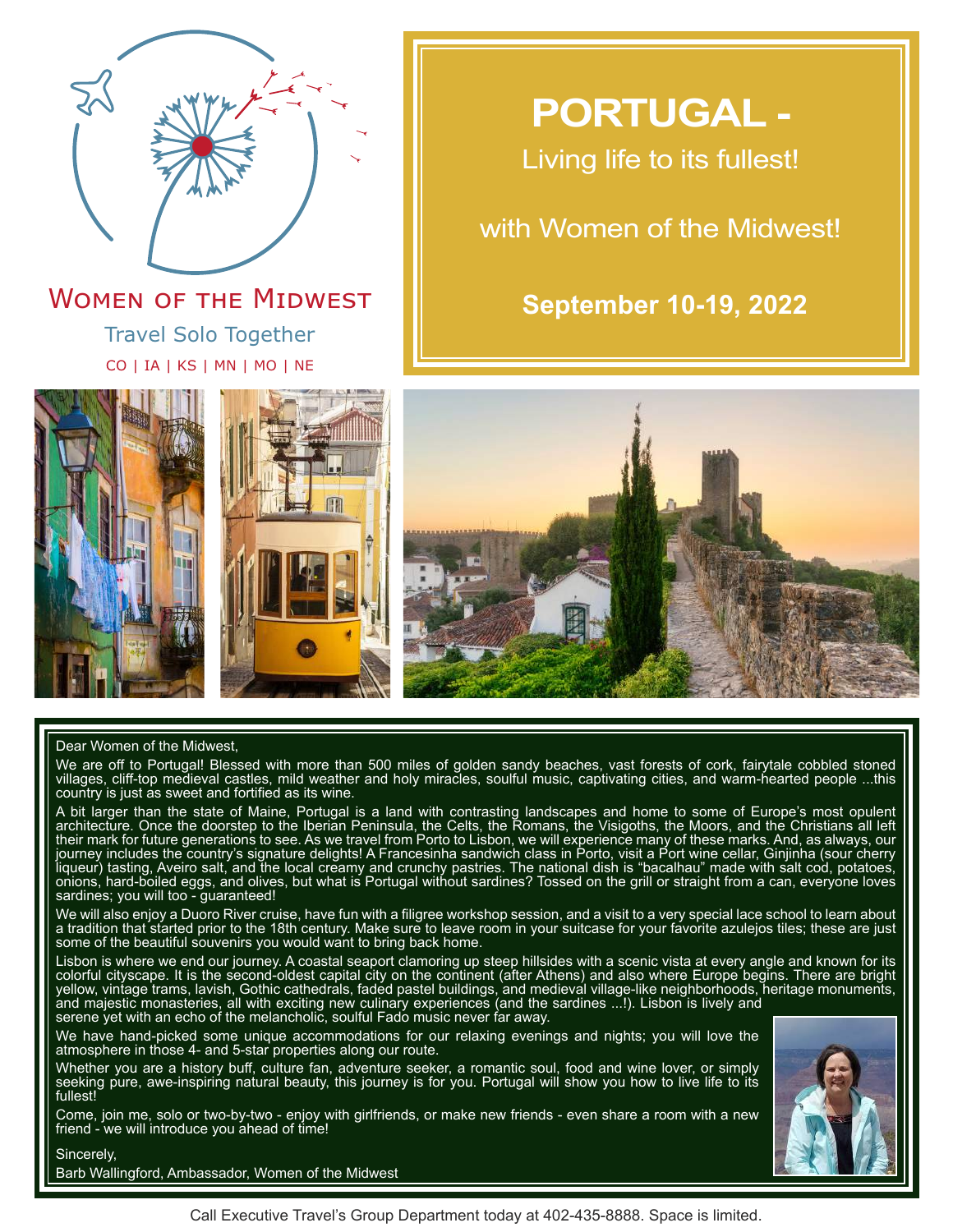

# **September 10, 2022**

**Saturday -** *Traveling to Portugal* Our wonderful adventure begins as we take an overnight flight to Porto. Enjoy in-flight entertainment and meal service as you start your dream vacation.

# **September 11, 2022**

### **Sunday -** *Porto*

Welcome to Porto! Upon arrival, we meet our private tour guide and take a short drive to the center of the city. We will enjoy a panoramic city-and-orientation tour of a city so pretty that it is almost unreal. The second-largest city in Portugal will welcome you with its picturesque charm of winding streets, steep staircases, and azulejo-tiled buildings. We will also enjoy a relaxed Duoro River cruise; a great way to get familiar with the many stunning bridges and buildings along the river banks. Lunch<sup>\*</sup> is arranged and we suggest you take a stroll along the Duoro River this afternoon to prepare for a good night's rest. You will love the location of our hotel, right on the river, set in a spectacular garden. Good night, slept tight - an exciting journey awaits! B (during flight) | L\* or D (depending on arrival time)*.*

# **September 12, 2022 Monday -** *Porto*

After a rich breakfast, we head out to explore Porto. Beautiful, mysterious, captivating ...together we will figure out what makes Porto such a remarkable and special city. One (of many!) neighborhoods you will fall in love with, is the Ribeira World Heritage Historical Center, located on the south hillside of Porto. In 1809, when Napoleon's troops invaded Porto, they marched to Ribeira in order to close the southern access to the city. The population panicked and ran to the old floating bridge, actually just a set of small skiffs lashed to each other. It did not hold the weight and fell in parts, causing many casualties. At the Alminhas monument, the locals still place candles in memory of those who lost their lives. We will get to experience the Luis I Bridge, a double-deck metal arch bridge that spans the Duoro River. At its time of



construction, its 564 ft span was the longest of its type in the world. The São Francisco church is known for its lavish Baroque interior with its ornate and glorious leaf carvings. This is definitely one of the city's most beautiful churches. Next door is the Palacio da Bolsa (the Stock Exchange Palace), a historical building, once part of the St. Francis Convent, founded in the 13th century. We will also make a stop at Casa do Infante, the ancient customs house and the old residence of the Kings of Portugal senior officials. It was originally built in 1325 to house the royal warehouse and the customs services. All goods that entered the Douro River, especially those coming from Venice and Northern Europe, were stored here. There are actually two sides to the city often referred to as Porto. On the northern side of the Duoro River is the city of Ribeira and on the southern side the Vila Nova de Gaia where we will find the world-famous port houses. We will make a stop at one of the tasting houses to sip and delight in the world's most famous fortified wine.

Then a hearty lunch awaits! Together with our chef, we will create a true Porto specialty: the Francesinha sandwich. We will enjoy the result with a chilled beverage, dessert, and coffee. The remainder of the day is at leisure. B | T | L

# **September 13, 2022 Tuesday -** *Guimarães*

After an enjoyable breakfast, our first experience today is a filigree workshop. Filigree began to be produced in Portugal in the 8th century with the arrival of Arab migrants, who brought new patterns with them. With time, the peninsula began to produce different filigree patterns and while in Spain the filigree jewelry-making tradition became less relevant, in Portugal it was developed and perfected. You will learn the techniques and at the end of the workshop, create your own little filigree gem. Free time for lunch before we take a one-hour drive to the city of Guimarães, considered to be the cradle and birthplace of the Portuguese nation. In this UNESCO World Heritage Site, rumor has it that the boy who would one



day be crowned the first king of Portugal in 1179 was born and baptized in Guimarães in 1111. Guimarães is known for its wellpreserved medieval buildings and the 10thcentury Guimarães Castle with its sweeping city views. We will stroll this enchanting town to see the numerous historical sites including the convent of Santa Clara, today functioning as the town hall, and the chapel as the municipality's archive. Pottery is one of the most interesting arts in the city's long tradition of purely rustic craft and it has existed since the 13th century. Also, and what most people don't know, is that the guimarães region is considered one of the most luxurious manufactures when it comes to linens. In the late afternoon, we return to Porto to enjoy dinner and an evening at leisure. B | D

#### **September 14, 2022 Wednesday -** *Aveiro, Duoro River Cruise, Coimbra*

Today our journey continues southbound. We head to Aveiro, also nicknamed "Portuguese Venice", distinguished by its network of canals with colorful boats, the so-called "moliceiros" (traditionally used to harvest seaweed), and set along a lagoon called Ria de Aveiro. We will embark on our private "moliceiro" to explore the canals and see the picturesque fishermen's houses. Aveiro is also strong in salt and we will get to know the salt harvesting traditions and the region's strong connection to the sea. An amazing, authentic, and educational tour through Aveiro's salt ponds, will provide you with the history, traditions, and secrets behind this ancient activity. Free time for lunch, before we drive to Coimbra. Prior to arriving at our unique accommodation, we will take a tour of Coimbra and its university, the oldest in Portugal and one of the oldest in the world, built on the grounds of a former palace, famed for its baroque library and its 18thcentury bell tower. Coimbra is is the former capital and home to a preserved medieval old town that, to our benefit, isn't overrun by tourists. Dinner is served at the hotel tonight. B | D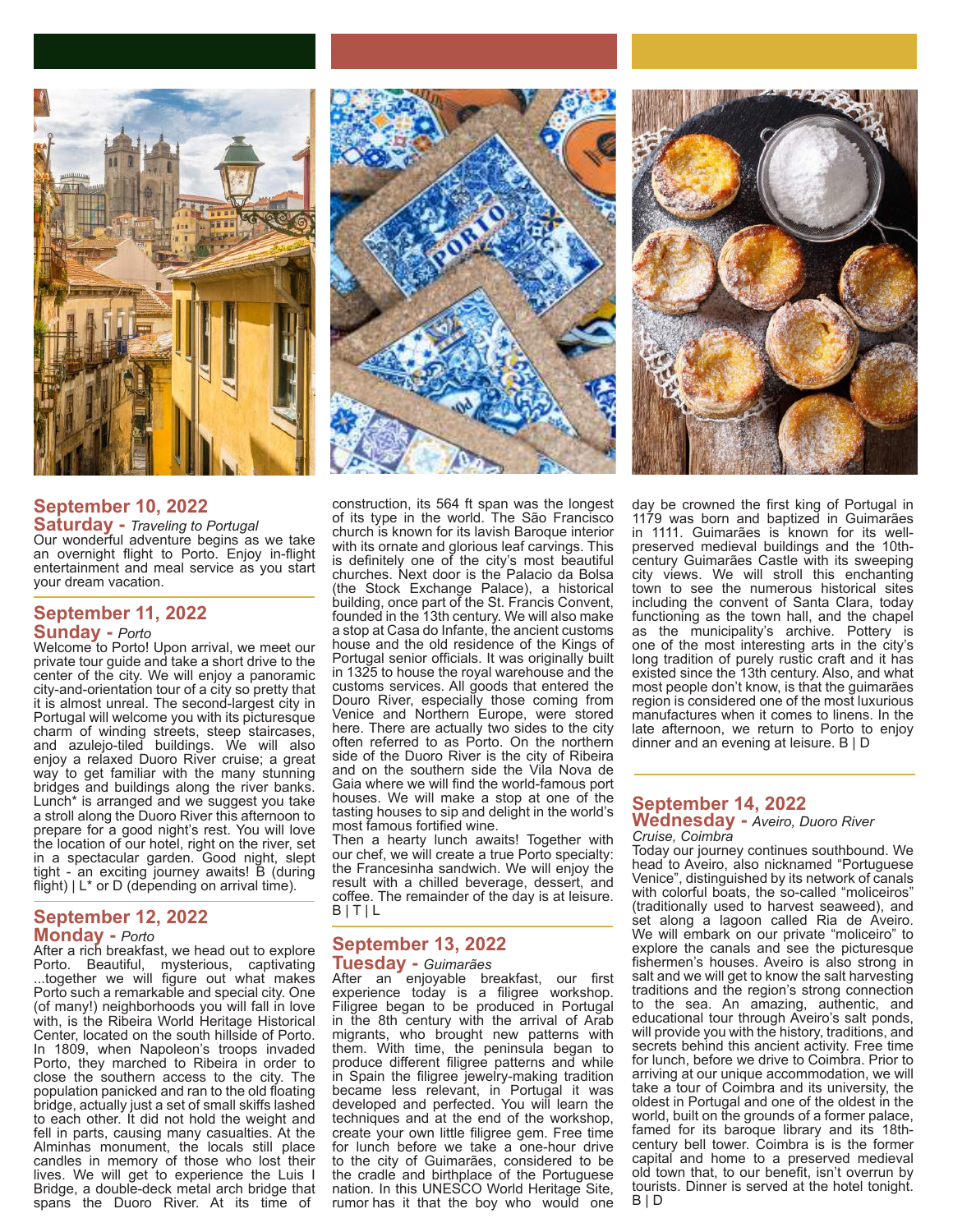

# **September 15, 2022 Thursday -** *Fátima, Tomar, Nazaré, Alcobaça, Óbidos*

After a delicious breakfast, we continue our exciting journey. First stop today is in Fátima, a central Portuguese town that is home to the Sanctuary of Fátima, a Catholic pilgrimage site. The Capelinha das Aparições marks the spot where the Virgin Mary allegedly appeared in 1917. We will also visit the Basílica de Nossa Senhora do Rosário with its golden angels. From Fátima, we continue a short half-hour drive to Tomar. A sleepy town at first glance, but don't let that fool you, Tomar is incredibly pretty. We will make a stop at the middle of the town square to snap pictures of every corner including the beautifully tiled pavement. Then, we take a short walk uphill to the Tomar Castle and Convent of Christ, the area's shining jewels. Do you remember the religious military order mentioned in the Da Vinci Code? Dan Brown fans and history buffs interested in the Knights Templar can add to their fun by searching for Templar secrets when visiting Tomar. Now it's time for a seaside break. We drive to Nazaré for a leisurely late lunch and - if you like - dip your toes in the Atlantic Ocean. On our way to Óbidos, we will stop to admire the UNESCO World Heritage Site of the Alcobaça Monastery. We will spend the night in a typical Pousada, dated back to the 18th century, in the medieval town of Óbidos. Cobbled streets, steep staircases winding up to the ramparts from where you can gaze across a countryside of windmills and vineyards, white-washed houses draped in bougainvillea ...a stroll after our included dinner tonight is a "must!" and tasting of the Ginjinha (sour cherry liqueur) will make sure we sleep tight.  $B | T | D$ 

# **September 16, 2022**

**Friday -** *Peniche, Sintra, Lisbon* Today's route leads to our final destination; Lisbon, where we will spend our last three days. On the way, we will make a stop at one of the largest traditional fishing ports of Portugal; Peniche. In addition to fishing, which has always been one of the sources of



income, Peniche is known for the art of bobbin lacework, performed by the women while the men were out at sea. A visit to a bobbin lace school is one of the absolute highlights of this trip. A pair of hands dexterously passes back and forth, crisscrossing bobbins of cotton so quickly that it is hard for an onlooker to discern what is going on. As the process continues, a beautiful piece of delicate white lace starts to appear. Watch the nimble (and chatty) ladies in action as they organize the 'chaos' of their bobbins to produce exquisite lace. The handcraft of bobbin lacemaking was once a common sight in Portugal and, though rarer now, it remains of the country's finest traditions. The next stop is in Sintra. Sintra isn't just a beautiful Portuguese destination; it is one of the world's most alluring towns. Enchanting palaces, historical fortifications, and enigmatic pathways occupy the hilltop and slope of this town. We will visit the National Palace, which, for more than 1,000 years, has presided over the town center. Notable for its white facade, conical chimneys, and intricately tiled chapel, this house-museum is one of the best-preserved medieval royal residences in Portugal. Free time for lunch, before we arrive in Lisbon, a city with a history spanning 2,000 years. Check in to our centrally located hotel and enjoy the rest of the day in the Portuguese capital at your own pace. We will meet up for dinner! B | D

# **September 17, 2022 Saturday -** *Lisbon*

After a relaxed breakfast, we are off on a full-day tour to explore the sight and sounds of Lisbon. We will visit the famous landmarks such as Rossio Square, the Baixa quarter's main squares, the grand Avenida da Liberdade, Pombal Square, and stop for pictures of Belem Tower and the Monument of the Discoverers. Also, visit Jeronimos Monastery with the tomb of Vasco da Gama, and lastly, but not least, we will visit one of our favorite museums; the Tile (Azulejos) Museum. We will enjoy both the museum's expansive collection as well as the building it is housed in, a former convent. One of the highlights is the chapel, adorned with not



only plenty of azulejos but centuries-old oil paintings. Delicious, creamy, cinnamondusted egg tart pastry "pastel de belém" is enjoyed along the tour and time for a leisurely lunch is built into today's program. Dinner at the hotel before we call it a day. B | T | *D*

# **September 18, 2022 Sunday -** *Lisbon*

Wake up and enjoy breakfast at your own pace, before we meet to take a fun tuk-tuk ride through one of the historic neighborhoods of Lisbon. While the tuk-tuk is not a traditional means of transport in Lisbon, or in Portugal for that matter, it turns out to be a very practical vehicle for getting around the steep and narrow streets of Lisbon. The remainder of the day is at leisure. Stroll the cobblestone alleys, visit some of Lisbon's new "niche museums", explore the fashionable Bairro Alto and Chiado districts, or simply "shop till you drop". Our farewell dinner is accompanied by a traditional Fado show. Fado is the musical expression of the Portuguese people, a melancholy set to a melody. Fado means literally "destiny" or "fate" and therein lays its sad beauty ... The first fado singers, or fadistas, were often the wives of fishermen who may or may not return from sea. We couldn't think of a more beautiful way to end our tour and live-life-toits-fullest! B | D

# **September 19, 2022 Monday -** *Traveling home*

All too soon, your vacation has ended. Transfer to Lisbon airport in plenty of time to check in for our flight and to clear security. You may do some last-minute shopping at the duty-free stores before boarding and flying west across The Atlantic Ocean back to the United States. B | Meals during flights

*Itinerary subject to change.*

**B = Breakfast S = Snack T = Tasting D = Dinner**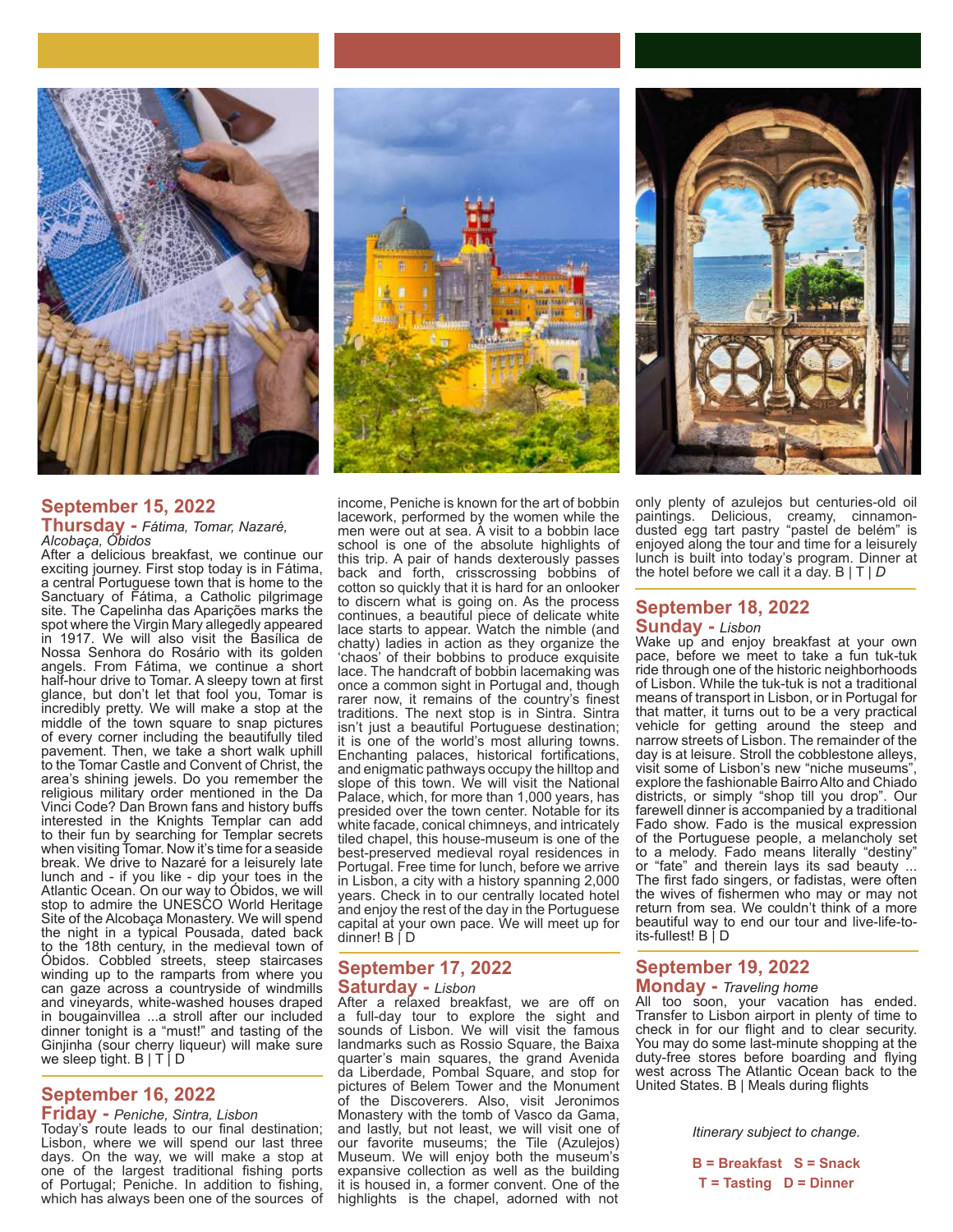

#### **Package Price:**

| Per person in a shared double room: | \$3.595 |
|-------------------------------------|---------|
| Per person in a single room:        | \$4.595 |

*A limited number of single rooms available. Triple rooms are not available on this trip.* 

*We offer "Pair & Share" service. Ask us to assist with finding your roommate!* 

*A non-refundable deposit of \$500 per person is required upon signing up. Deposit can be paid by cash, check, or credit card. Balance is due on May 10, 2022, and is non-refundable. Balance can be paid by cash or check. Credit card payment(s) (any payment applied to the tour after the deposit) will access a 3.5% fee.*

Registering for this tour signifies that you agree with our terms and conditions found at executivetravel.com/eti-home/vacation/ escorted-tours. *The tour will be materialized with a minimum of 15 travelers*

#### **Travel Insurance:**

We recommend travel insurance to help protect you and your trip investment against the unexpected. For your convenience, we offer a plan provided by Travelex Insurance Services. For rates and plan highlights, please ask us.

*Travelex Insurance Services, Inc CA Agency License #0D10209. Travel Insurance is underwritten by Berkshire Hathaway Specialty Insurance Company, NAIC #22276.*

#### **Included:**

- 8 nights during the tour in Portugal at local 4- and 4+ star hotels
- 8 x breakfast
- 8 x meals (lunch or dinner) as per tour program, including a farewell dinner with a Fado show
- Local tastings as per tour program
- Bottled water included during lunches and dinners
- All transportation as per tour program
- Admissions to all sites mentioned in the tour program
- Full-time English-speaking professional tour guide
- Baggage handling at hotels (one piece per person)
- Headphones where required
- Women of the Midwest Ambassador, September 10-19, 2021
- Detailed travel documents, handed out three weeks prior to departure (hard-copy and electronic)
- All local taxes and fees as of November 26, 2020

# **To register contact:**

# *A* **Executive** Travel

1212 O Street • Lincoln, NE 68508 Phone: 402-435-8888 (ask for Group Department) Fax: 402-435-2735 GroupDepartment@executivetravel.com www.executivetravel.com

ONLINE REGISTRATION LINK: https://fs28.formsite.com/vLu8mE/WMWPOR22/

# **Tour Activity Level: LEVEL 1 2 3 4**

This tour involves a considerable amount of walking, stairs, longer periods of standing, outdoor activities, and steep areas within the places visited. This trip is not recommended for guests with walking difficulties. Comfortable, sturdy shoes/boots are recommended.

#### **Group airfare:**

We offer group airfare with United Airlines, see separate page below.

#### **Visa/Passport requirements (per 9/29/2020):**

U.S. citizens must have a valid passport to enter Portugal and can enter visa-free for tourism stays of up to 90 days. It is the traveler's responsibility to make sure all documentation needed to enter Portugal is as per current regulations. We recommend you check www.travel.state.gov at least 90 days prior to your departure.

*The price quoted is based on a USD/EURO exchange rate of 1.20. We reserve the right to adjust the price at final payment if the exchange rate increases.*

# **Not Included:**

- Airfare, estimate \$1,700 per person, economy class
- Airline baggage fees for your second checked bag. Your first checked bag up to 50 lbs is free
- Travel insurance
- Personal expenses
- Meals and beverages other than mentioned in the tour program
- Entrances to monuments and/or museums other than mentioned
- Gratuities to guide and driver (estimate \$8 per day)
- Professional fee, \$75 per person, due at time of registration
- Anything not mentioned in the inclusions



**WOMEN OF THE MIDWEST** Travel Solo Together

CO | IA | KS | MN | MO | NE A wholly-owned division of Executive Travel Inc.

Forwarding registration and deposit signifies that you agree to the terms and conditions found at executivetravel.com/eti-home/vacation/escorted-tours